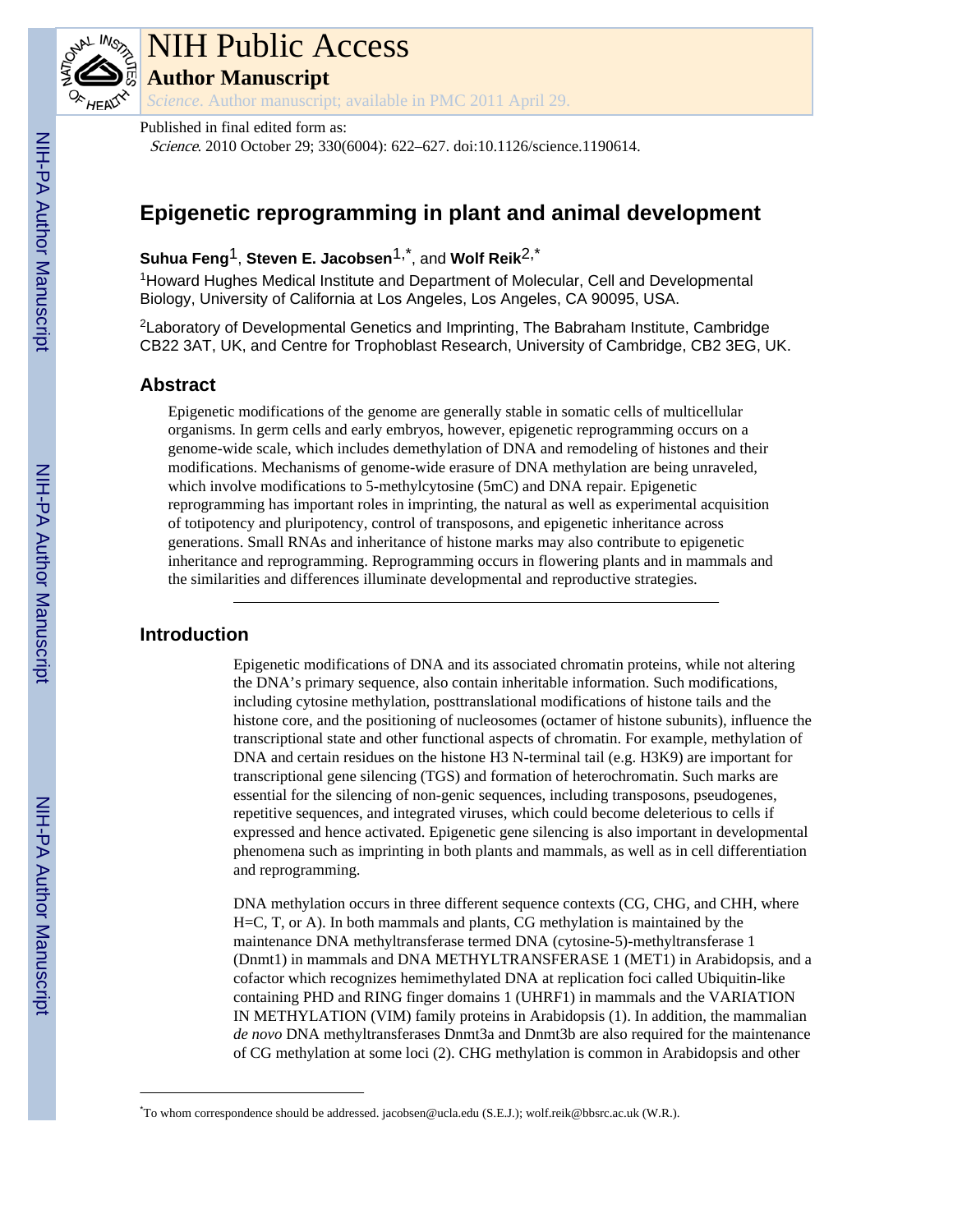plant genomes and is maintained by a feed-forward loop that is formed by a plant-specific DNA methyltransferase, CHROMOMETHYLASE 3 (CMT3), and a histone methyltransferase, KRYPTONITE (KYP) (1,3–4). CHH methylation is also abundant in plants and is maintained by the RNA-directed DNA methylation (RdDM) pathway, which actively targets the DNA methyltransferase DOMAINS REARRANGED METHYLTRANSFERASE 2 (DRM2; a homolog of Dnmt3) to DNA using 24-nt small interfering RNAs (siRNAs) (1) (Fig. 1). CHG and CHH methylation are also present at detectable levels in mammals, especially in stem cells, and this methylation is likely introduced by Dnmt3a and Dnmt3b (5–6). *De novo* methylation of DNA in all of these sequence contexts is generally established by the Dnmt3 (mammals) and DRM2 (Arabidopsis) methyltransferases. Mammals do not have an Arabidopsis-like RNA-directed DNA methylation pathway, but in germ cells PIWI-associated RNAs (piRNAs) are thought to guide Dnmt3 activity (7). Mammals have a non-catalytic paralogue of *de novo* methyltransferase, Dnmt3L, which interacts with Dnmt3a and unmethylated H3K4 (as does Dnmt3a and Dnmt3b) (8–10), implying a targeting mechanism of these methyltransferases to chromatin. Unmethylated CpG islands are specifically bound by CXXC finger protein 1 (Cfp1), which in turn recruits histone H3K4 methyltransferase, SET domain containing 1 (SETD1) (11), suggesting that H3K4 methylation and therefore exclusion of Dnmt3 from CpG islands could help explain how promoters remain unmethylated. Consistently, it has been shown that demethylation of H3K4 is important for acquisition of DNA methylation in imprinted genes in oocytes (12). Additionally, transcription can also help to establish *de novo* DNA methylation at imprinted regions (13). Most recently, it has been shown that the nucleosome landscape also influences the methylation patterning in both plant and animal genomes (14).

Some histone modifications are also thought to be actively maintained during DNA replication, in part facilitated by the association of the histone modification enzymes with the DNA replication machinery. For example, the mammalian histone H3K9 methyltransferases, G9A and SET domain bifurcated 1 (SETDB1), the mammalian H4K20 methyltransferase, SET domain containing 8 (SETD8), and the plant ARABIDOPSIS TRITHORAX-RELATED PROTEIN 5 (ATXR5) and ATXR6 histone H3K27 monomethyltransferases interact with the replication protein proliferating cell nuclear antigen (PCNA) (15–16) (see also Reinberg review in this issue). However, histone methylation can also be very dynamic, and is controlled by the combined action of both histone methyltransferases and histone demethylases, as well as by the proteins that read these histone marks (16).

Through the developmental regulation of these epigenetic mechanisms, both plants and animals undergo epigenetic reprogramming in various cell types and developmental stages, which either serve to transmit epigenetic information between cells or between sexual generations, or to reset epigenetic marks to reduce the risk of perpetuating dangerous epigenetic alleles.

#### **DNA Methylation throughout the Arabidopsis life cycle**

In order to maintain genome integrity from generation to generation, transposons and repetitive DNA elements must be kept under tight regulation in reproductive cells. One of the ways that plants achieve this is through the stable inheritance of DNA methylation. Plants frequently show meiotic inheritance of gene silencing (1). Furthermore, plants are not known to undergo genome-wide waves of demethylation in germ cells as occurs in animals. However, large scale reprogramming occurs in non-germ line reproductive cells, and this reprogramming may function to reinforce silencing of transposable elements in germ cells (see below).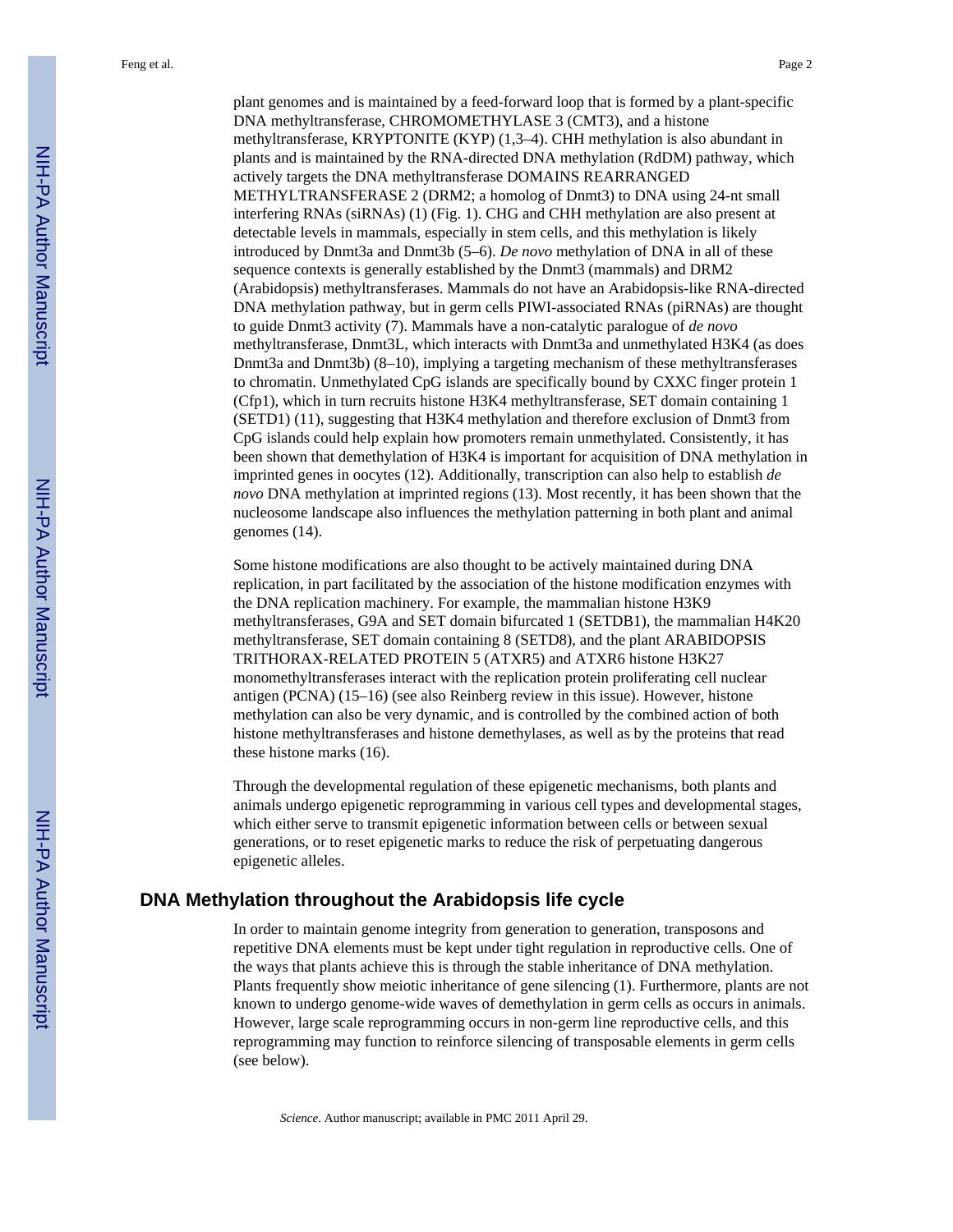One way to actively reprogram the epigenome is to remove methylated cytosines. The Arabidopsis genome encodes four bifunctional helix-hairpin-helix DNA glycosylases / AP lyases, REPRESSOR OF SILENCING 1 (ROS1), DEMETER (DME), DEMETER-LIKE 2 (DML2), and DEMETER-LIKE 3 (DML3), which recognize and remove methylated cytosines, resulting in single-nucleotide gap in the DNA double strand. Subsequently, as yet unidentified DNA repair polymerase and DNA ligase enzymes are thought to fill in the gap with an unmethylated cytosine (1,17). ROS1, DML2, and DML3 mainly function in vegetative tissues, and genomic studies suggest that they demethylate hundreds of specific loci across the genome with a bias toward genes (1,18). Knocking out all three genes does not dramatically affect the overall levels or patterns of methylation in Arabidopsis genome (18–19). Instead, these enzymes appear to be acting as counterbalance to the RNA-directed DNA methylation system to quantitatively fine tune methylation levels at particular genomic locations.

By contrast, DME functions to cause global hypomethylation in the endosperm (the extraembryonic tissue of flowering plants) of Arabidopsis (20–21), and thus contributes to large scale epigenetic reprogramming (Fig. 1). In Arabidopsis, female gametogenesis begins when a somatically derived megaspore mother cell undergoes meiosis to give rise to a haploid megaspore, which subsequently develops into a mature female gametophyte (embryo sac) that contains one egg cell, one central cell (two nuclei), and several other accessory cells. During double fertilization (which is normal in plants), the egg cell fuses with a sperm cell from male gametophyte (pollen grain) to form an embryo, and the central cell fuses with the other sperm cell from pollen to form the triploid endosperm, which nourishes the embryo, and thus bears a similar function as the placenta of mammals. DME is expressed primarily in the central cell before fertilization, and thus only the maternal genome is demethylated by DME. This leads to maternal allele specific gene expression (imprinting) in the endosperm (22). Until recently, only six imprinted Arabidopsis genes were known but recent genomic studies of endosperm have revealed genome-wide differences in DNA methylation including a dramatic reduction of CG methylation, showing that many additional genes are likely to be imprinted in Arabidopsis, some of which have been verified by single gene studies (20–21) (Fig. 1). Demethylation by DME may also reactivate transposon expression, which shunts transposon transcripts into the RNAi pathway, producing additional siRNAs that can guide DNA methylation to non-CG sites whose methylation is high in wild-type endosperm but decreased in *dme* mutant endosperm (Fig. 1). Curiously, there are even higher levels of non-CG methylation in the wild-type embryo which could be explained by movement of siRNAs produced in the central cell into the egg cell, an attractive idea that is waiting for experimental support (20). Because the endosperm genome does not contribute to the next generation, mild reactivation of transposons in endosperm may not be deleterious, and may reinforce the silencing of transposons in the egg cell and later embryo, contributing to genome integrity of offspring. Indeed there is a class of Pol IV-dependent siRNAs that only accumulates in flowers and young siliques, likely originating from the endosperm (23). Notably, these siRNAs are derived from maternal alleles only, suggesting that they may be produced in part during female gametogenesis and then retained after karyogamy. However, these siRNAs are expressed more highly after fertilization, suggesting that imprinted maternal expression of siRNA loci also takes place as the endosperm develops (23). It is tempting to speculate that the maternal Pol IV-dependent siRNAs are the "messenger" that mediates communication between endosperm and embryo (Fig. 1), however this is not supported by the finding that these siRNAs were only detected in endosperm not embryo (23). Nevertheless, the possibility that they exist in low abundance in the embryo, or are ephemeral, cannot be ruled out.

The model that siRNAs move from the endosperm to the embryo is consistent with the model put forth by an earlier study on paternal genome reprogramming in Arabidopsis (24).

*Science*. Author manuscript; available in PMC 2011 April 29.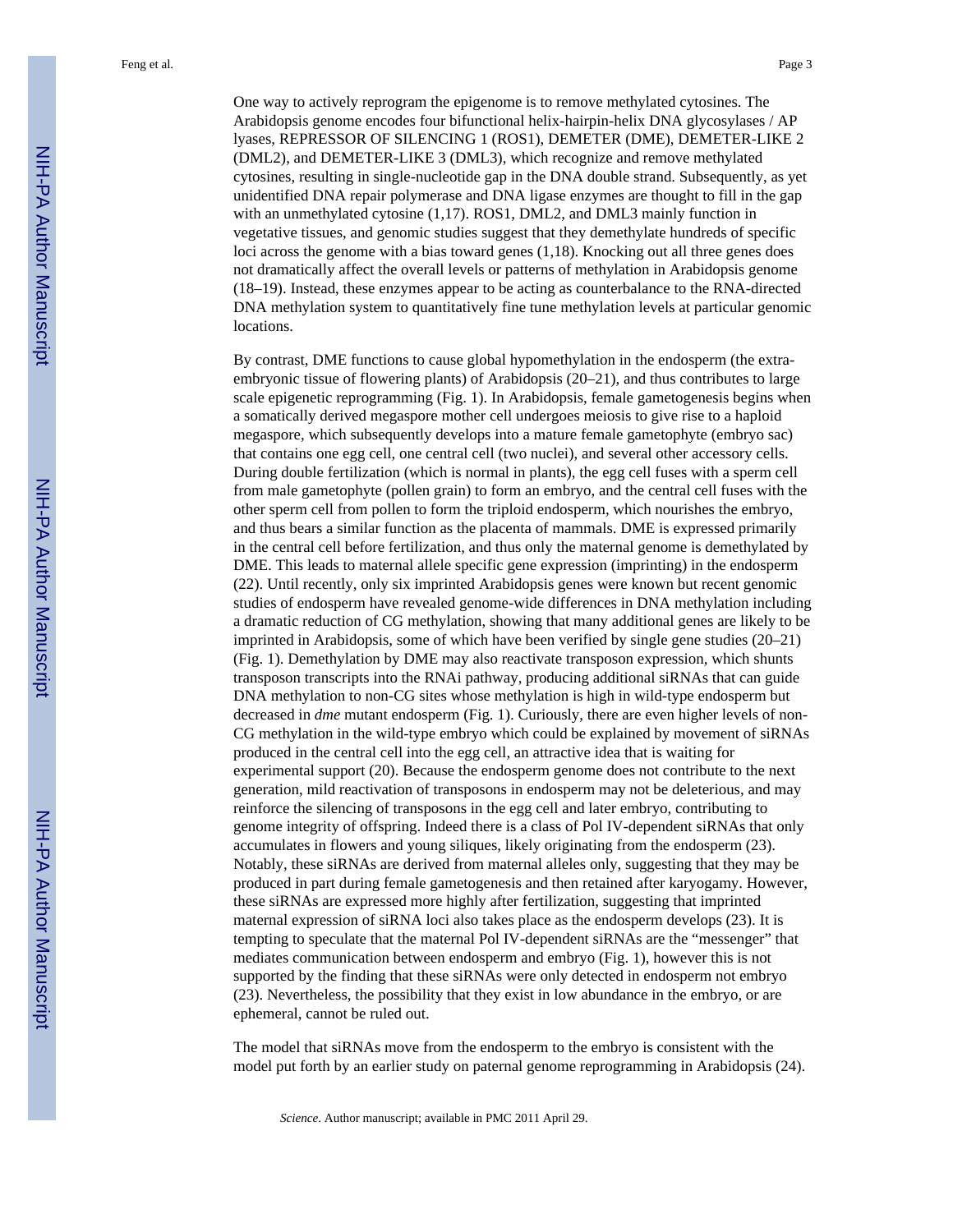The male gametophyte of Arabidopsis (a pollen grain) contains two sperm cells, which fertilize the egg cell and central cell, respectively, and a vegetative nucleus (Fig. 1). Transposon expression is generally upregulated in pollen, and certain transposons even become mobile in pollen, contrasting with the situation in most other tissues (24). Reduction of transposon methylation and their reactivation appears to occur in the vegetative nucleus, which is supported by the fact that transposon reactivation and movement is not inherited by the next generation (24). It has been shown that several key RdDM pathway proteins (RDR2 and DCL3) and CHG methylation maintenance pathway proteins (CMT3 and KYP) have reduced expression levels in pollen, and in addition DECREASE IN DNA METHYLATION 1 (DDM1), an important chromatin remodeler required for DNA and histone methylation and transposon silencing, is exclusively localized in sperm cells but not in the vegetative nucleus (24). These results suggest a model in which hypomethylation of the vegetative cell may reactivate transposons that could serve to reinforce transposon silencing in the adjacent sperm cells (Fig. 1) (24).

Small RNAs may be involved in this communication between the vegetative cell and the sperm cells. A class of siRNAs that is 21 nucleotides in length and corresponds to *Athila* retrotransposons, the largest transposon family, is detected in sperm cells. Since *Athila* retrotransposons remain silenced in sperm cells but are activated in the vegetative nucleus, this supports the idea that the 21-nt siRNAs are produced in the vegetative nucleus and then travel to their site of action – sperm cells-- where they mediate the silencing of transposons through a yet unknown mechanism (Fig. 1) (24). A common theme is that both male and female gametophytes contain nurse cells in which massive epigenetic reprogramming may serve to reinforce transposon silencing in the germline (Fig. 1).

Another example of small RNAs silencing transposons at a distance occurs when the megaspore mother cell differentiates from somatic tissues (25). Mutations in ARGONAUTE 9 (AGO9), a member of the Arabidopsis Argonaute family of proteins, result in the reactivation of transposons in the ovule (including the egg cell), in which *AGO9* expression is not detected (Fig. 1). Remarkably, *AGO9* is not expressed in the reproductive cells themselves (megaspore mother cell, megaspore, or developing female gametophyte), but in the companion cells surrounding the female gametophyte. Notably, the transposon targets of AGO9 are similar to those reactivated in pollen and evidence suggests that AGO9-mediated transposon silencing utilizes components of known silencing pathways including the 24-nt RNA-directed DNA methylation pathway (25). Whether the AGO9-associated 24-nt siRNAs are the mobile signal remains to be tested.

#### **Resetting of histone modifications in Arabidopsis**

In addition to DNA methylation, plants also reprogram histones and their associated marks, and as opposed to DNA methylation which is typically inherited, some histone modifications are known to be reset in each generation. Since plants do not set aside a germ line early in development (germ cells are differentiated from adult somatic cells), some type of "reprogramming" process is likely needed to erase the effects of epigenetic marks caused by external stimuli (such as development or stress). For example, Polycomb group proteins (PCG) mediate silencing of *FLOWERING LOCUS C* (*FLC*) in Arabidopsis, which controls flowering time (26). In winter-annual accessions of Arabidopsis, *FLC* is expressed at high levels to repress the initiation of flowering. During vernalization (prolonged cold treatment such as during winter), *FLC* becomes modified by H3K27 trimethylation, which helps to turn off *FLC* expression epigenetically. When winter passes and temperatures becomes warmer, trimethylation and silencing of *FLC* persists, and therefore Arabidopsis can flower in response to environmental cues such as photoperiod. When gametes are formed through meiosis, H3K27 trimethylation marks on *FLC* are removed by an unknown mechanism and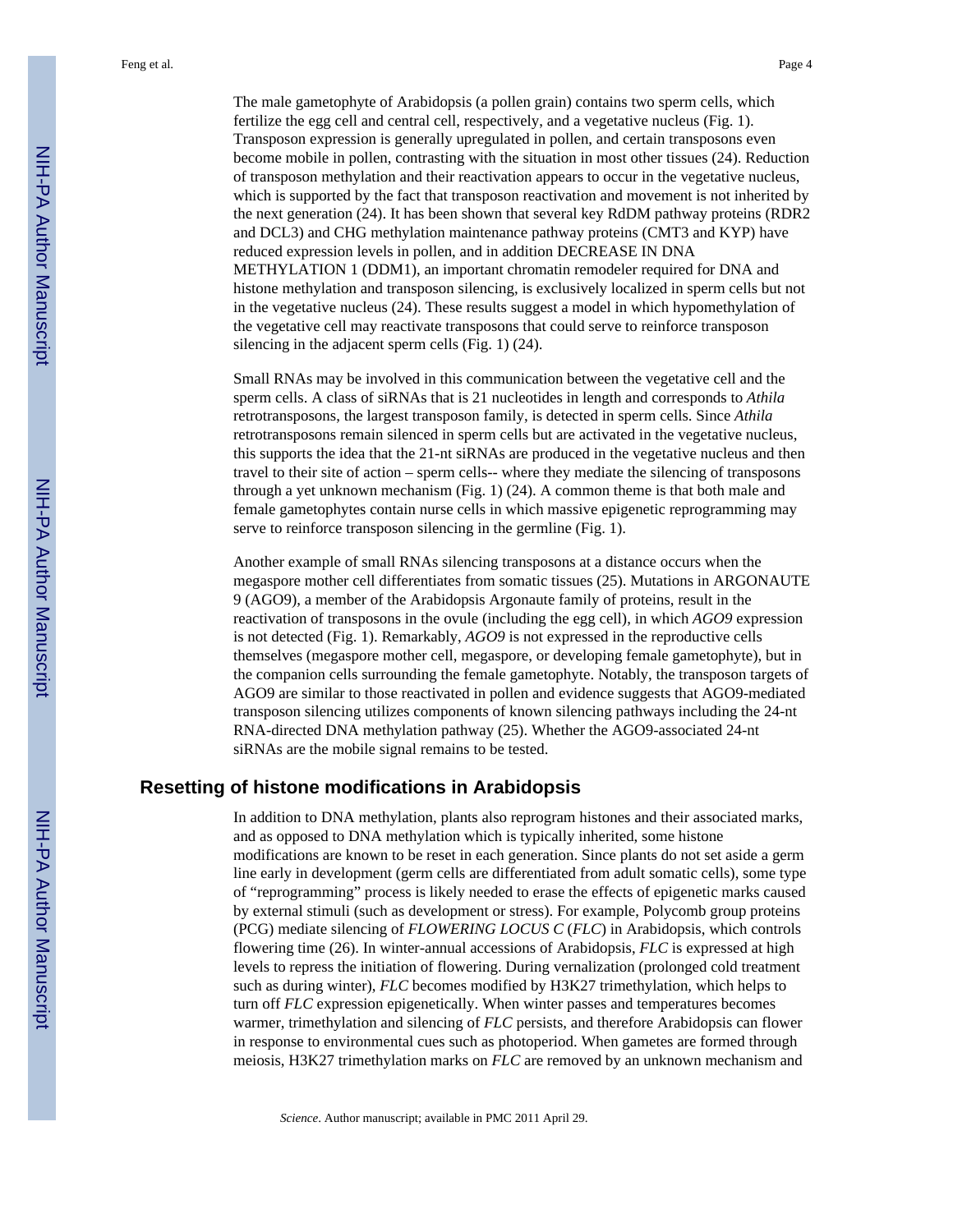in the seeds *FLC* becomes re-expressed. Thus, flowering is inhibited by *FLC* until the nextgeneration plants encounter cold weather.

Resetting of histone marks may involve, in part, global replacement of histones (27). The histone variant H3.3 can be incorporated in the absence of DNA replication, and thus is a candidate for the "replacement" histone H3 during reprogramming. HISTONE THREE RELATED 10 (HTR10) is exclusively expressed in male reproductive cells but after karyogamy of sperm and egg cell nuclei, the paternal HTR10 signal disappears within a matter of hours before S phase of the first zygote division (27). This suggests that HTR10 is actively removed from the chromatin in a replication-independent manner specifically in the sperm cell that fertilizes the egg. Unlike DNA methylation reprogramming which occurs in accessory cells, histone reprogramming takes place in the zygote and thus can transmit information to the next generation. These results raise a number of questions. How does the reprogramming system differentiate between the two sperm cells? Does similar reprogramming happen in the female genome as well? What types of histone H3 replace the parental histone H3 in the zygote and where do they come from?

Recently a new transposon silencing mark has been described in Arabidopsis which does not appear to involve the well-studied DNA methylation or histone H3K9 dimethylation marks. This mark, H3K27 monomethylation, is needed to suppress excessive replication of heterochromatin in which transposons reside (15). Over-replication of transposons might lead to transposon reactivation and copy number propagation, and the H3K27 monomethylation system may have evolved to suppress excessive replication and to ensure genome stability (Fig. 1). If true, this would suggest that histone marks not only get reprogrammed, but also reprogram the genome, in the case for H3K27 monomethylation, by keeping the replication of transposons in check, which presumably is important for actively cycling plant cells, reproductive cells undergoing meiosis, and perhaps early stages of embryo development.

#### **Mechanisms of epigenetic reprogramming in mammalian development**

Genome-wide epigenetic reprogramming occurs in mammalian development at two distinct stages: in primordial germ cells (PGCs) primarily once they have reached the embryonic gonads (E10.5 – E13.5), and in the early embryo beginning in the zygote immediately after fertilization and extending to the morula stage of preimplantation development (Fig. 2) (28– 30). This reprogramming entails erasure of DNA methylation as well as loss of histone modifications (as well as histones and histone variants); here we focus on demethylation of DNA. The loss of DNA methylation by E13.5 (the developmental endpoint of reprogramming) is truly global; in mouse female PGCs only 7% of CpGs remain methylated (as compared to 70–80% in ES cells and somatic cells) and most promoters, genic, intergenic, and transposon sequences are hypomethylated at this stage (31). The only clear exception to global erasure is intracisternal A particles (IAPs), an active family of retrotransposons that have only recently been acquired in the rodent lineage, which only show partial demethylation in PGCs (31). Promoters of germ cell specific genes (such as *Dazl* or *Vasa*) are methylated in early PGCs and become demethylated and expressed during reprogramming (32). Imprinted genes have allele-specific methylation in early PGCs and the *Xist* promoter is methylated, and this methylation is all erased in PGCs by E13.5 (Fig. 2) (33–34). While most of the genome-wide demethylation appears to occur in E11.5 to E13.5 PGCs, it is not excluded that some loci become demethylated at slightly earlier stages (35); hence demethylation is not necessarily coordinated timewise throughout the genome. Nothing is currently known about the possible occurrence or erasure of non-CG methylation in PGCs.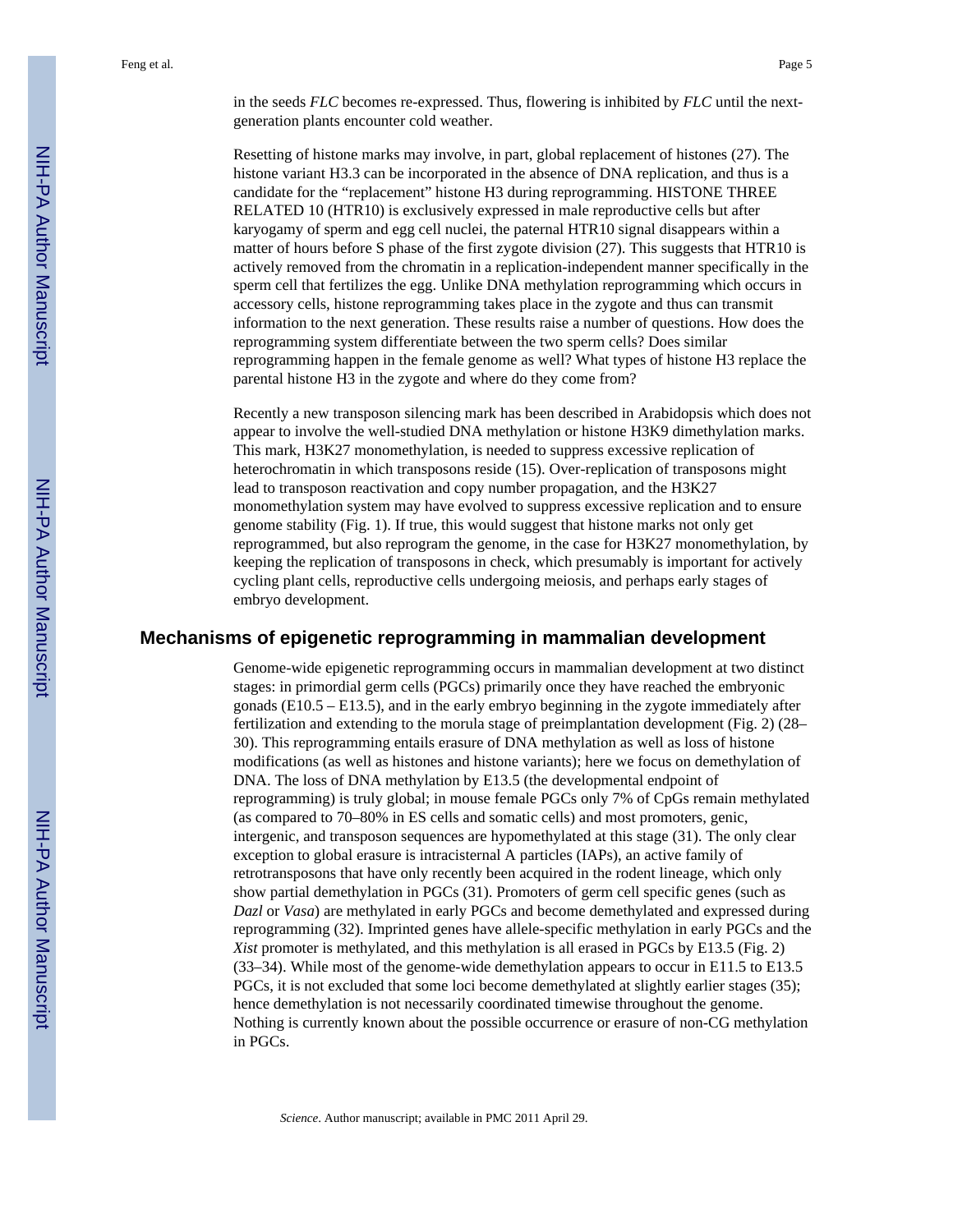While PGCs divide during the process of erasure, DNA deaminases and the base excision repair pathway have been recently implicated in erasure suggesting that active demethylation is involved at least in part (31,36). The cytosine deaminases AID and APOBEC1 are capable *in vitro* of deaminating 5mC (as well as C) and are expressed, albeit at a low level, in PGCs (36–37). Notably, AID deficiency in PGCs results in a deficit in demethylation of one fifth (20%) of all CpGs if it is assumed that early PGCs have similar methylation levels as ES cells or somatic cells (31). Because of this partial effect of AID deficiency on erasure, the potential redundancy with other DNA deaminases needs to be examined. The 5mC hydroxylases TET1 and TET2 are also expressed in PGCs (36), suggesting the possibility that 5mC could be modified by different mechanisms (deamination, hydroxylation) in order to initiate active demethylation. It is also possible that a combination of passive (resulting in hemimethylated substrates in G2 of the cell cycle) and active demethylation could be involved. Finally, it is possible that the genome-wide nature of the demethylation process and its relatively coordinate timing require different mechanisms and different modifications of 5mC to join forces in order to achieve such large scale reprogramming.

Initial modification of 5mC would require further modification or DNA repair in order to achieve demethylation. DNA repair pathways that might be involved in resolving mismatches or in excising 5hmC are nucleotide excision repair (NER), mismatch repair, and especially base excision repair (BER) which is also involved in demethylation during reprogramming in plants (1). BER components such as PARP1, APE1, and XRCC1 are all upregulated on E11.5 in PGCs, together with enhancement of chromatin bound XRCC1, indicating the possibility that BER is activated at this timepoint (Fig. 2) (36). Global losses of several histone modifications (eg H3K27me3, H3K9ac) as well as the linker histone H1 are observed following demethylation of DNA, indicating that widespread DNA repair might be associated with global remodeling of nucleosomes in PGCs (38). It is not excluded that specific histone modification or demodification (deacetylases, demethylases) enzymes are in part responsible for erasure of histone marks in PGCs, but none have been identified so far.

Base excision repair also appears to be involved in demethylation in the zygote immediately after fertilization (Fig. 2). The added complication here is that it is specifically the paternal, sperm derived, genome that is demethylated while the maternal one is not and may be specifically protected from demethylation (39–42). Differentially methylated regions (DMRs) in imprinted genes are also specifically protected from demethylation and so again are IAPs. Nevertheless there appear to be substantial losses of methylation in the zygote, potentially of a similar scale to those occurring in PGCs (39,43–44). Notably, demethylation of the paternal genome may occur in two phases, one before DNA replication and one associated with S phase and G2 (44). The first phase might involve modification of 5mC, but only partial demethylation (44). Demethylation might then continue at or following replication. BER components are also present at these stages with an enhancement of chromatin bound XRCC1 in the paternal pronucleus (36). Both phases show evidence of DNA strand breaks indicating that repair may be involved in both, and inhibition of BER components partly interferes with demethylation (36,44). Whether AID or TETs are involved in zygotic demethylation is not known yet, but components of the Elongator complex (Elongator complex proteins, ELPs) have been implicated in demethylation of the paternal genome (Fig. 2) (45); elongator is involved in diverse aspects of transcriptional regulation and can also modify tRNAs. So could elongator catalyze an as yet unknown modification of 5mC that makes it a substrate for BER? Following zygotic demethylation, the embryonic genome continues to be demethylated during the following few cleavage divisions until the blastocyst stage, with DNMT1 protein being largely excluded from the nucleus by an unknown mechanism (Fig. 2). Nevertheless, the maintenance of methylation

*Science*. Author manuscript; available in PMC 2011 April 29.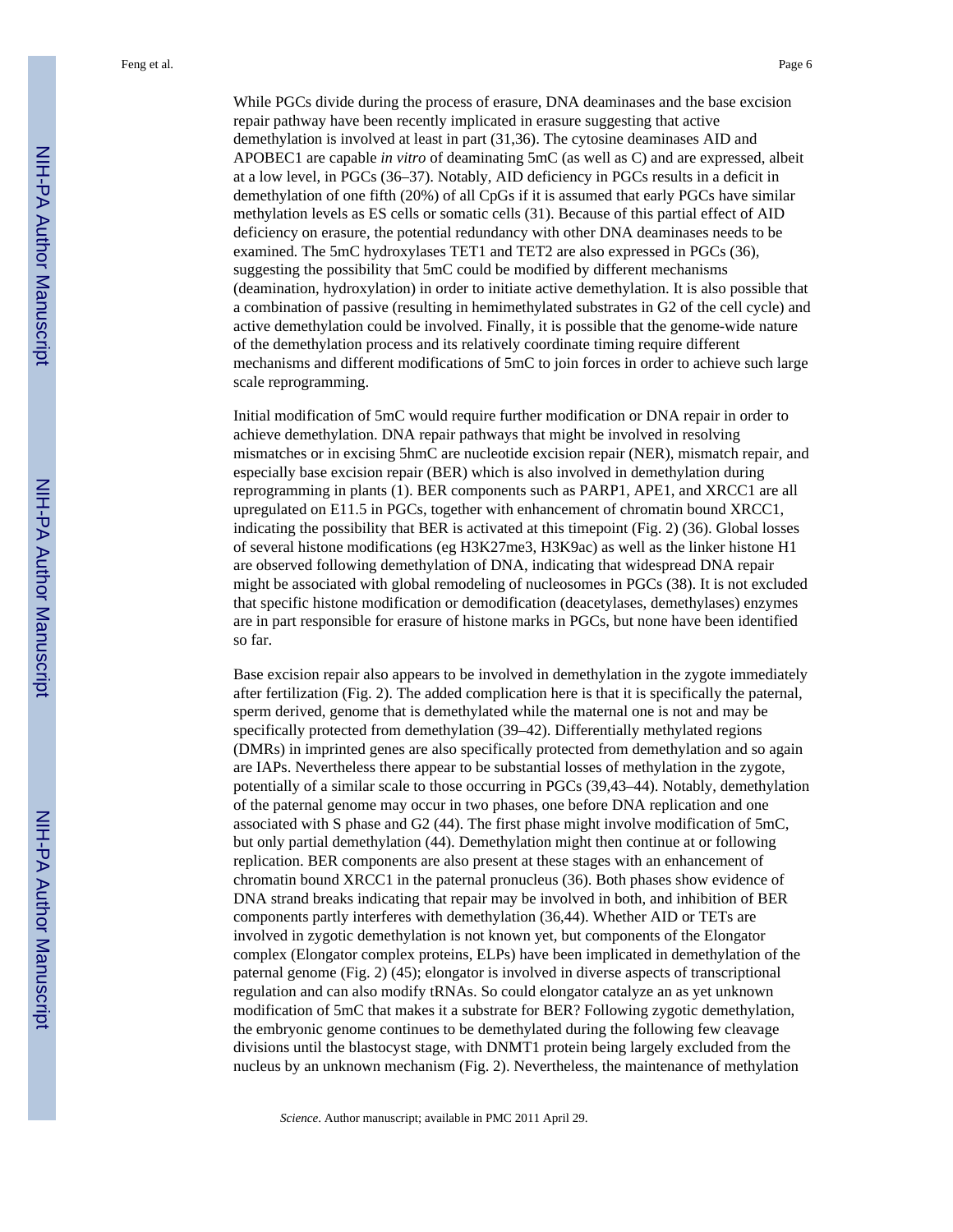Hence the current evidence for the initiation and regulation of genome-wide erasure of DNA methylation in PGCs and the zygote points to initiating events that modify 5mC (such as deamination and hydroxylation, but perhaps also others) which would trigger a BER response. It is of course still possible that bifunctional DNA glycosylases of the type that excise 5mC in plants also exist in animals (but none have been found so far); conversely homologues of APOBEC deaminases, and TET and ALKBH type hydroxylases have yet to be described in plants.

#### **Experimental reprogramming in mammals**

Experimental reprogramming to a pluripotent state can be achieved albeit inefficiently by fusion of somatic with pluripotent cells, by cloning, and by direct reprogramming using core transcription factors (48). With all three methods there is evidence that epigenetic reprogramming is a central component of achieving the goal of an embryonic or ES cell like (iPS) state. In cell fusion experiments between somatic cells and ES cells, key pluripotency genes such as *Oct4* and *Nanog* need to be demethylated; AID also seems to be important for demethylation in this system (49). Generation of iPS cells from somatic cells by transduction of core transcription factors (such as Oct4, Sox2, Klf4, c-myc) probably requires multiple epigenetic reprogramming steps while the cells that undergo reprogramming divide (50). DNA demethylation is clearly critical since incompletely reprogrammed iPS cells can become completely reprogrammed by treatment with the methylation inhibitor azacytidine (48). Inhibitors of histone deacetylases and histone methyltransferases are also beneficial, showing in general that repressive epigenetic modifications acquired during differentiation and somatic development need to be reversed to achieve the pluripotent state (48). Notably, reprogramming by cloning apparently results in better resetting of the epigenome than direct reprogramming with transcription factors, indicating perhaps that true totipotency requires passage through germ cells or zygotes (51). Unraveling the role of AID, hydroxymethylation and the TETs, and of the base excision repair pathway as well the methyltransferases in this process, and how the reprogramming network is connected with the pluripotency network, will not only be fascinating biology but will also have direct applications to regenerative medicine.

#### **Comparative biology of epigenetic reprogramming**

Whether genome scale epigenetic reprogramming has a unified purpose is not clear; some aspects of reprogramming are clearly conserved (or have been reinvented) in animals and plants with their contrasting (though sometimes surprisingly similar) reproductive and biological strategies. In mammals, zygotic reprogramming is broadly conserved though there may be some differences in timing or extent; Xenopus by contrast does not appear to show demethylation of the paternal genome (52). Hypomethylation of PGCs is also seen in human and pig fetal development, but has not been studied in non-mammalian organisms. As far as global DNA demethylation in PGCs and paternal demethylation in the zygote is concerned, it is therefore possible that this occurs primarily in mammals (and in the central cell in seed plants) which also have imprinting whose mechanism is based on DNA methylation. Clearly, demethylation in PGCs is necessary for erasure of imprints so that new imprints can be established properly later on according to the sex of the germ line (Fig. 2). Plants do not seem to erase imprints, instead they establish them by demethylation of the maternal genome in the endosperm after fertilization (with the endosperm being comparable to the placenta) (Fig. 1). Perhaps there are as yet undiscovered imprinted genes, which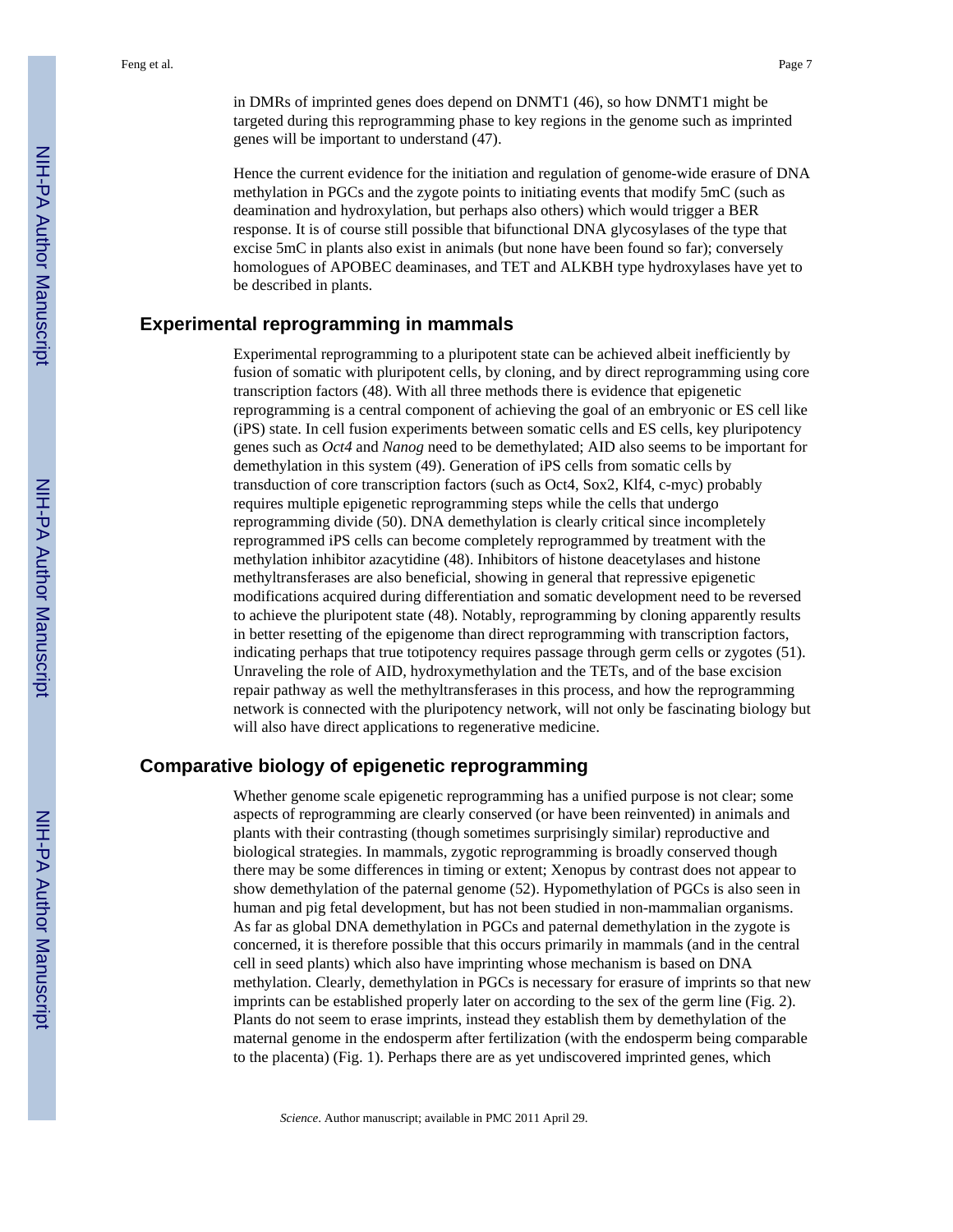acquire parent specific methylation patterns by (paternal) zygotic demethylation, in analogy to plants.

A second group of genes where demethylation in PGCs seems important are the germ line specific genes (eg *Dazl*, *Vasa*) which have specialized functions, for example in meiosis and germ cell differentiation. These genes are generally demethylated and expressed in germ cells, but in early PGCs they are methylated and silenced. Notably, genes that are demethylated in PGCs include those with a role in transposon control; *Tex19.1*, for example, silences members of the ERVK transposon family (53). Hence, global demethylation which in principle would lead to transcriptional activation and potentially transposition of active transposon families, at the same time activates defense mechanisms against transposons which are not needed in somatic cells where transposons are methylated. An extreme view of this scenario is the possibility that demethylated transposons produce small RNAs which in turn lead to *de novo* methylation and renewed silencing of transposons (Fig. 1) (24). Although it may sound paradoxical, reprogramming may have an important role in resetting the permanent silencing program for transposons across generations. Also, the fact that AID has a role in the erasure of methylation in PGCs is interesting in connection with roles of APOBEC deaminases in innate immunity and transposon control, establishing another potential link between the two.

The extent of methylation reprogramming in PGCs is substantial and this limits the potential in mammals for epigenetic transgenerational inheritance. By contrast in plants where epigenetic reprogramming may not occur to such an extent in the germ line, examples of stable inheritance of epialleles over multiple generations are more common (54). In *C elegans*, histone demethylation in the germ line is needed in order to prevent accumulation over generations of aberrant epigenetic marks that interfere with normal physiology and limit lifespan (55). By analogy, epigenetic reprogramming in mammalian PGCs or early embryos may be important in order to prevent the accumulation of potentially detrimental epialleles which could otherwise cause chronic diseases and limit lifespan in human populations. The inheritance of histone marks and of small RNAs potentially through both oocyte and sperm might also contribute to epigenetic inheritance and to reprogramming across generations in animals and in plants (24–25,56–59).

Finally, epigenetic reprogramming is linked to regaining pluripotency and following that, lineage commitment. Early PGCs and cells in the early embryo are pluripotent and these cells as well as the stem cell lines that can be isolated from them (ES, EG cells) have unique epigenetic signatures, which are at least in part the outcomes of reprogramming. For example, some of the key pluripotency transcription factors (such as *Nanog*) are methylated in sperm but not in ICM or ES cells, so their demethylation is important in order to acquire pluripotency (43); in the absence of the highly expressed TET1 gene (which hydroxylates 5mC) the *Nanog* gene is repressed and its promoter becomes methylated (60).

There is one final epigenetic parallel between mammals and plants that is worth highlighting. Following demethylation in the early mammalian embryo, selective *de novo* methylation occurs in ICM cells and their descendants which is important for the identity and stability of embryonic lineages (28), while the placenta remains hypomethylated at the genome-wide level (31). Similarly, genome-wide demethylation in the plant endosperm but not the embryo (20–21) indicates that epigenetic regulation between the two primary lineages (embryonic, extraembryonic) is fundamentally different with this difference apparently being conserved (or reinvented) in plants and animals.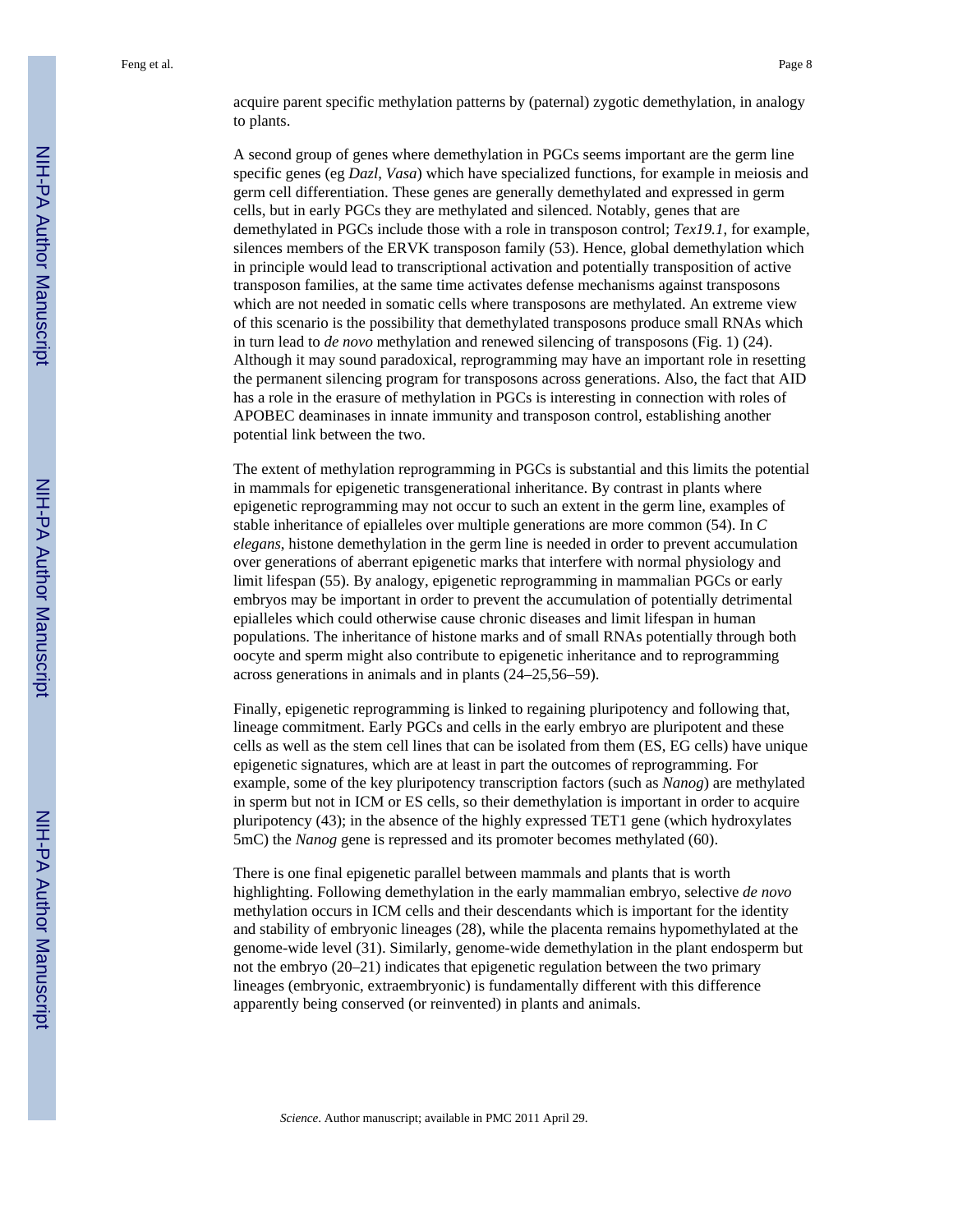#### **References and Notes**

- 1. Law JA, Jacobsen SE. Nat Rev Genet. 2010 Feb 9.11:204. [PubMed: 20142834]
- 2. Chen T, Ueda Y, Dodge JE, Wang Z, Li E. Mol Cell Biol. 2003 Aug.23:5594. [PubMed: 12897133]
- 3. Feng S, et al. Proc Natl Acad Sci U S A. 2010 May 11.107:8689. [PubMed: 20395551]
- 4. Zemach A, McDaniel IE, Silva P, Zilberman D. Science. 2010 May 14.328:916. [PubMed: 20395474]
- 5. Ramsahoye BH, et al. Proc Natl Acad Sci U S A. 2000; 97:5237. [PubMed: 10805783]
- 6. Lister R, et al. Nature. 2009 Nov 19.462:315. [PubMed: 19829295]
- 7. Aravin AA, Hannon GJ. Cold Spring Harb Symp Quant Biol. 2008; 73:283. [PubMed: 19270082]
- 8. Jia D, Jurkowska RZ, Zhang X, Jeltsch A, Cheng X. Nature. 2007 Sep 13.449:248. [PubMed: 17713477]
- 9. Ooi SK, et al. Nature. 2007 Aug 9.448:714. [PubMed: 17687327]
- 10. Zhang Y, et al. Nucleic Acids Res. 2010 Jul.38:4246. [PubMed: 20223770]
- 11. Thomson JP, et al. Nature. 2010 Apr 15.464:1082. [PubMed: 20393567]
- 12. Ciccone DN, et al. Nature. 2009 Sep 17.461:415. [PubMed: 19727073]
- 13. Chotalia M, et al. Genes Dev. 2009 Jan 1.23:105. [PubMed: 19136628]
- 14. Chodavarapu RK, et al. Nature. 2010 Jul 15.466:388. [PubMed: 20512117]
- 15. Jacob Y, et al. Nature. 2010 Aug 19.466:987. [PubMed: 20631708]
- 16. Reinberg. Science. **Review in this issue**.
- 17. Zhu JK. Annu Rev Genet. 2009; 43:143. [PubMed: 19659441]
- 18. Penterman J, et al. Proc Natl Acad Sci U S A. 2007 Apr 17.104:6752. [PubMed: 17409185]
- 19. Lister R, et al. Cell. 2008 May 2.133:523. [PubMed: 18423832]
- 20. Hsieh TF, et al. Science. 2009 Jun 12.324:1451. [PubMed: 19520962]
- 21. Gehring M, Bubb KL, Henikoff S. Science. 2009 Jun 12.324:1447. [PubMed: 19520961]
- 22. Huh JH, Bauer MJ, Hsieh TF, Fischer RL. Cell. 2008 Mar 7.132:735. [PubMed: 18329361]
- 23. Mosher RA, et al. Nature. 2009 Jul 9.460:283. [PubMed: 19494814]
- 24. Slotkin RK, et al. Cell. 2009 Feb 6.136:461. [PubMed: 19203581]
- 25. Olmedo-Monfil V, et al. Nature. 2010 Mar 25.464:628. [PubMed: 20208518]
- 26. Kim DH, Doyle MR, Sung S, Amasino RM. Annu Rev Cell Dev Biol. 2009; 25:277. [PubMed: 19575660]
- 27. Ingouff M, Hamamura Y, Gourgues M, Higashiyama T, Berger F. Curr Biol. 2007 Jun 19.17:1032. [PubMed: 17555967]
- 28. Hemberger M, Dean W, Reik W. Nat Rev Mol Cell Biol. 2009 Aug.10:526. [PubMed: 19603040]
- 29. Surani MA, Hayashi K, Hajkova P. Cell. 2007 Feb 23.128:747. [PubMed: 17320511]
- 30. Sasaki H, Matsui Y. Nat Rev Genet. 2008 Feb.9:129. [PubMed: 18197165]
- 31. Popp C, et al. Nature. 2010 Feb 25.463:1101. [PubMed: 20098412]
- 32. Maatouk DM, et al. Development. 2006 Sep.133:3411. [PubMed: 16887828]
- 33. Hajkova P, et al. Mech Dev. 2002 Sep.117:15. [PubMed: 12204247]
- 34. Lee J, et al. Development. 2002 Apr.129:1807. [PubMed: 11934847]
- 35. Seki Y, et al. Development. 2007 Jul.134:2627. [PubMed: 17567665]
- 36. Hajkova P, et al. Science. 2010 Jul 2.329:78. [PubMed: 20595612]
- 37. Morgan HD, Dean W, Coker HA, Reik W, Petersen-Mahrt SK. J Biol Chem. 2004 Dec 10.279:52353. [PubMed: 15448152]
- 38. Hajkova P, et al. Nature. 2008 Apr 17.452:877. [PubMed: 18354397]
- 39. Oswald J, et al. Curr Biol. 2000 Apr 20.10:475. [PubMed: 10801417]
- 40. Mayer W, Niveleau A, Walter J, Fundele R, Haaf T. Nature. 2000 Feb 3.403:501. [PubMed: 10676950]
- 41. Santos F, Hendrich B, Reik W, Dean W. Dev Biol. 2002 Jan 1.241:172. [PubMed: 11784103]
- 42. Nakamura T, et al. Nat Cell Biol. 2007 Jan.9:64. [PubMed: 17143267]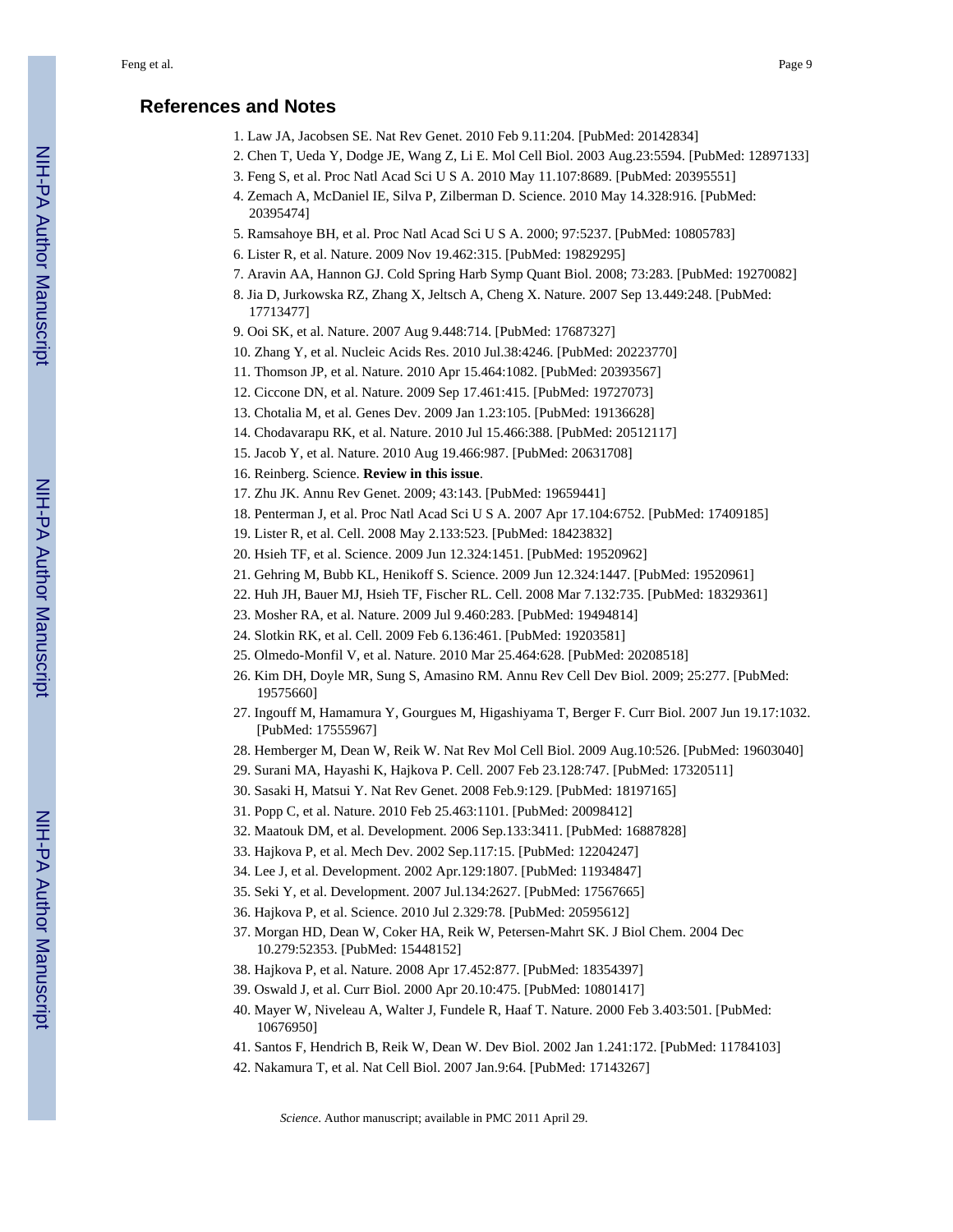Feng et al. Page 10

- 43. Farthing CR, et al. PLoS Genet. 2008 Jun.4:e1000116. [PubMed: 18584034]
- 44. Wossidlo M, et al. EMBO J. 2010 Jun 2.29:1877. [PubMed: 20442707]
- 45. Okada Y, Yamagata K, Hong K, Wakayama T, Zhang Y. Nature. 2010 Jan 28.463:554. [PubMed: 20054296]
- 46. Hirasawa R, et al. Genes Dev. 2008 Jun 15.22:1607. [PubMed: 18559477]
- 47. Li X, et al. Dev Cell. 2008 Oct.15:547. [PubMed: 18854139]
- 48. Yamanaka S, Blau HM. Nature. 2010 Jun 10.465:704. [PubMed: 20535199]
- 49. Bhutani N, et al. Nature. 2010 Feb 25.463:1042. [PubMed: 20027182]
- 50. Hanna J, et al. Nature. 2009 Dec 3.462:595. [PubMed: 19898493]
- 51. Kim K, et al. Nature. 2010 Sep 16.467:285. [PubMed: 20644535]
- 52. Stancheva I, El-Maarri O, Walter J, Niveleau A, Meehan RR. Dev Biol. 2002 Mar 1.243:155. [PubMed: 11846484]
- 53. Ollinger R, et al. PLoS Genet. 2008; 4:e1000199. [PubMed: 18802469]
- 54. Teixeira FK, et al. Science. 2009 Mar 20.323:1600. [PubMed: 19179494]
- 55. Katz DJ, Edwards TM, Reinke V, Kelly WG. Cell. 2009 Apr 17.137:308. [PubMed: 19379696]
- 56. Brykczynska U, et al. Nat Struct Mol Biol. 2010 Jun.17:679. [PubMed: 20473313]
- 57. Hammoud SS, et al. Nature. 2009 Jul 23.460:473. [PubMed: 19525931]
- 58. Tam OH, et al. Nature. 2008 May 22.453:534. [PubMed: 18404147]
- 59. Watanabe T, et al. Nature. 2008 May 22.453:539. [PubMed: 18404146]
- 60. Ito S, et al. Nature. 2010 Aug 26.466:1129. [PubMed: 20639862]
- 61. We thank J. A. Law for reading and commenting on the manuscript and F. Santos for help with figures. S.F. is a Special Fellow of the Leukemia & Lymphoma Society. This work is supported by the NIH (GM60398 to S.E.J.). S.E.J. is an investigator of the Howard Hughes Medical Institute. W.R. is supported by BBSRC, MRC, and the EU.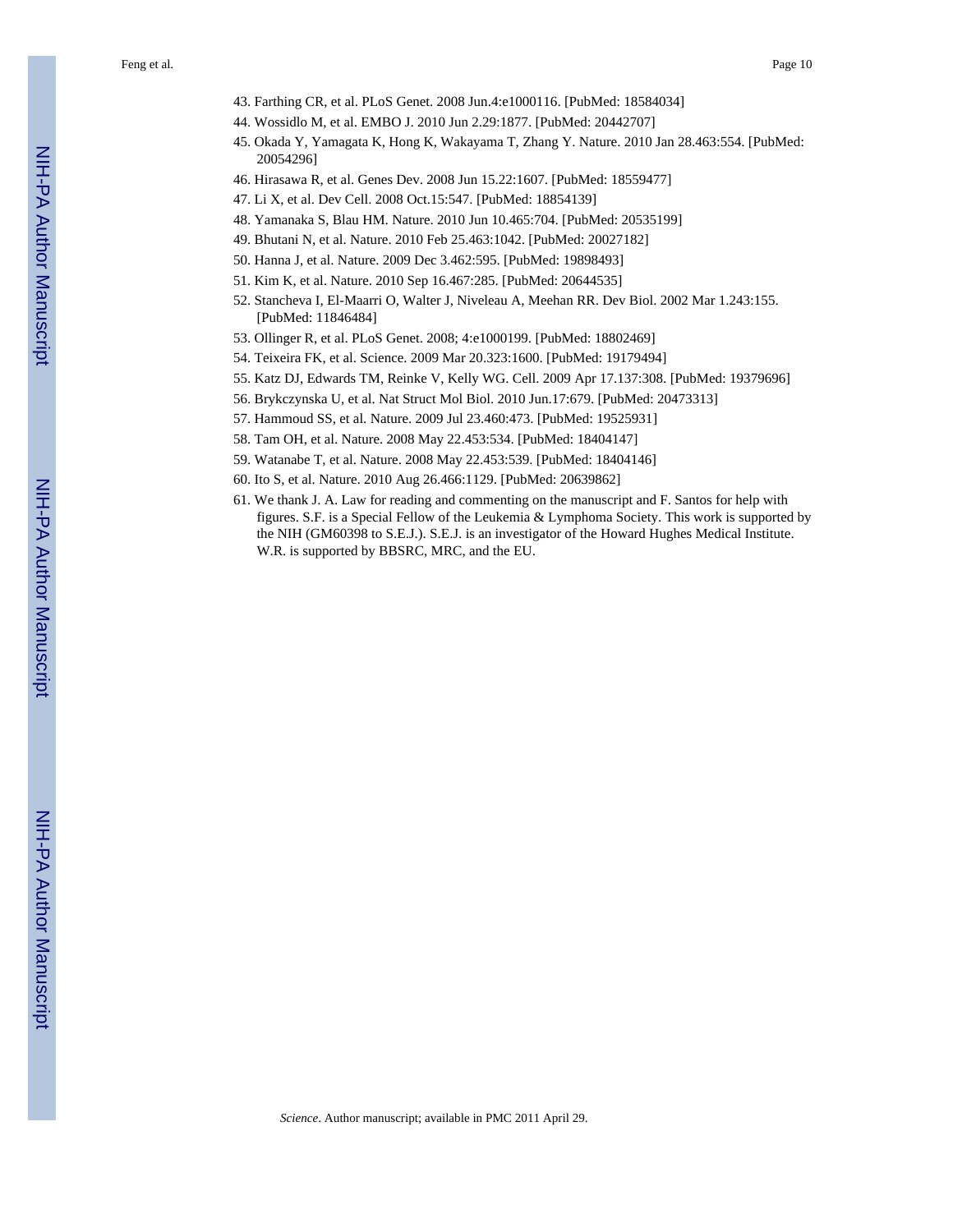

#### **Fig. 1.**

Model of epigenetic silencing dynamics during Arabidopsis life cycle. In somatic cells, three different mechanisms are responsible for repressing transcription from transposable element (TE), DNA methylation (in all three sequence contexts), histone H3K9 dimethylation (H3K9me2), and histone H3K27 monomethylation (H3K27me1). Methyltransferases and proteins regulating these epigenetic marks are shown in the diagram. See text for details. In the female gametophyte, the central cell is demethylated by DME, which leads to TE activation and upregulation of RdDM. The siRNAs produced from TEs not only direct non-CG methylation in the central cell, but also might travel to egg cell and enhance the silencing of TEs there. In addition, AGO9-associated siRNAs produced in somatic companion cells also contribute to the silencing of TEs in the egg cell. In the male gametophyte, the vegetative nucleus does not express DDM1 and has reduced RdDM, which leads to TE activation and mobilization. A new class of 21-nt siRNAs is produced from TEs in the vegetative nucleus that travels to sperm cells to reinforcing TE silencing. After double fertilization, maternal TEs in the endosperm stay activated and produce PolIV-dependent siRNAs, which could function to silence the paternal TEs in the endosperm. The methylation levels in the embryo are elevated, possibly due to the siRNA signals transmitted from the endosperm. Different shadings indicate the level of DNA methylation, with black being the high, gray being medium, and white being low.